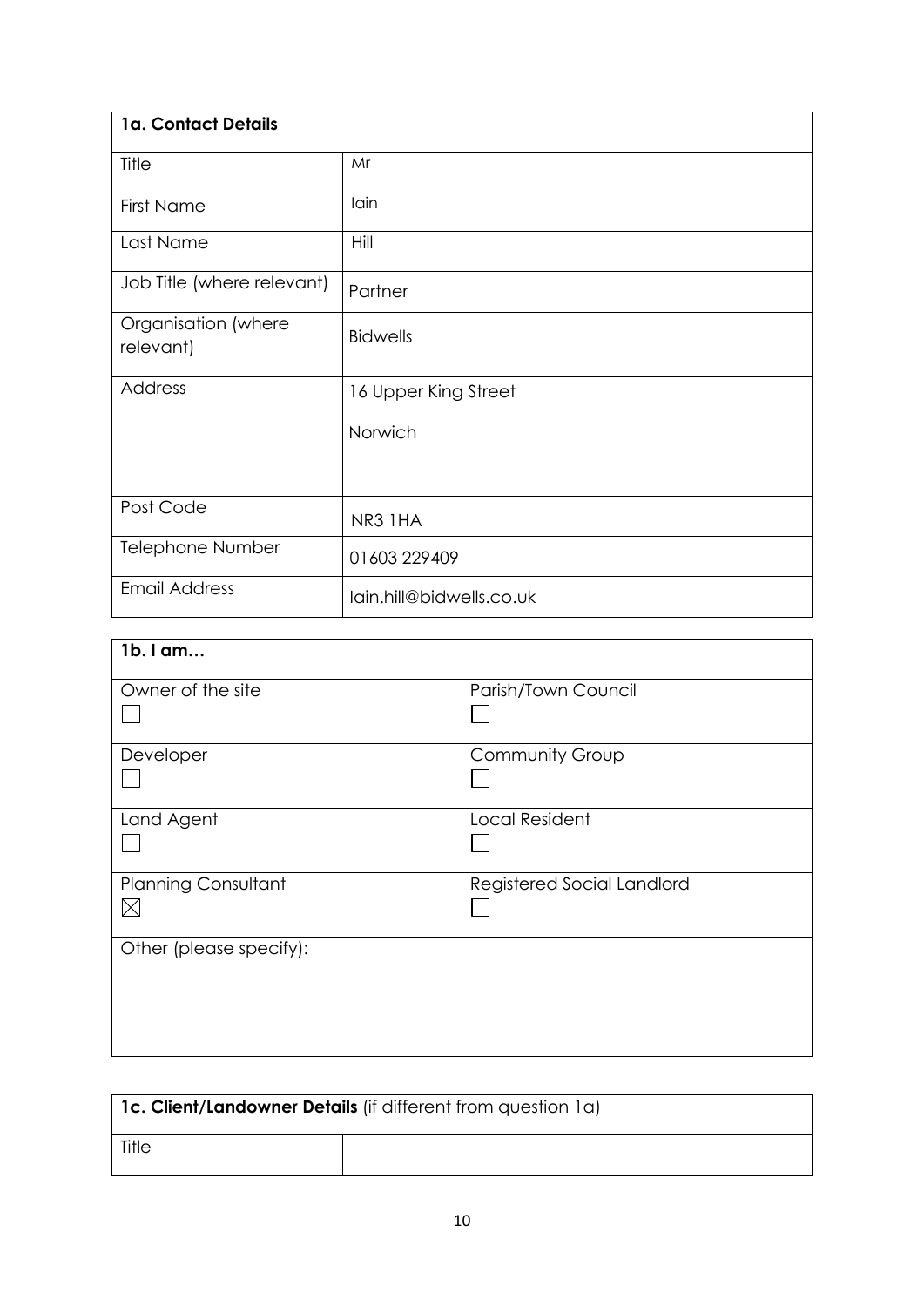| <b>First Name</b>                |  |
|----------------------------------|--|
| Last Name                        |  |
| Job Title (where relevant)       |  |
| Organisation (where<br>relevant) |  |
| Address                          |  |
| Post Code                        |  |
| Telephone Number                 |  |
| <b>Email Address</b>             |  |

| 2. Site Details                                                                                                                                                    |                                        |
|--------------------------------------------------------------------------------------------------------------------------------------------------------------------|----------------------------------------|
| Site location / address and post<br>code                                                                                                                           |                                        |
| (please include as an attachment<br>to this response form a location<br>plan of the site on an scaled OS<br>base with the boundaries of the<br>site clearly shown) | Land north of Dereham Road, Honingham. |
| Grid reference (if known)                                                                                                                                          | Easting: 610076, Northing: 312012.     |
| Site area (hectares)                                                                                                                                               | 3.7                                    |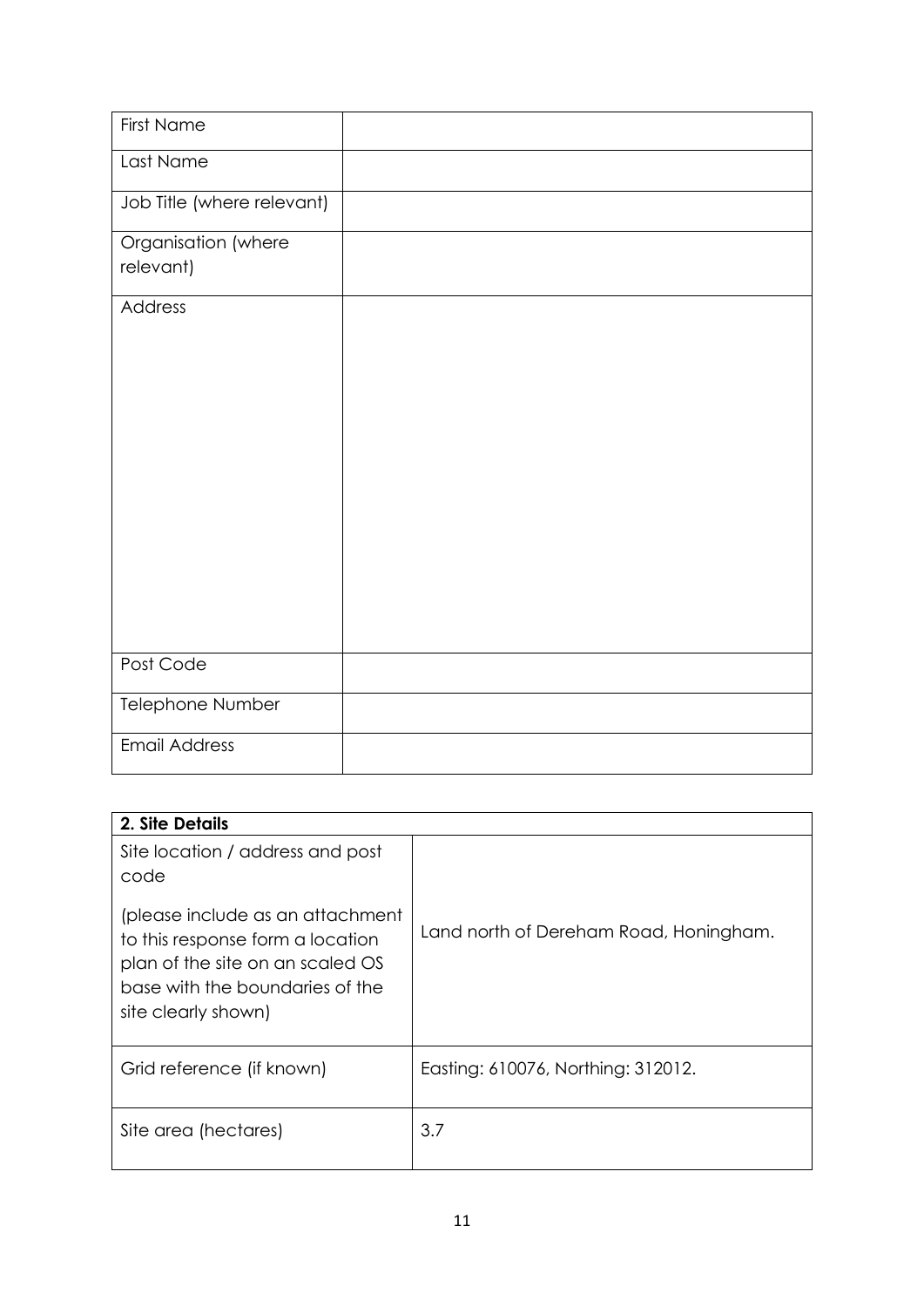| <b>Site Ownership</b>                                                                                                                                                                                                |                             |                                                                           |  |  |  |  |  |
|----------------------------------------------------------------------------------------------------------------------------------------------------------------------------------------------------------------------|-----------------------------|---------------------------------------------------------------------------|--|--|--|--|--|
| 3a. I (or my client)                                                                                                                                                                                                 |                             |                                                                           |  |  |  |  |  |
| Is the sole owner of the<br>site                                                                                                                                                                                     | Is a part owner of the site | Do/Does not own (or hold<br>any legal interest in) the<br>site whatsoever |  |  |  |  |  |
| $\boxtimes$                                                                                                                                                                                                          |                             |                                                                           |  |  |  |  |  |
| 3b. Please provide the name, address and contact details of the site's<br>landowner(s) and attach copies of all relevant title plans and deeds (if available).                                                       |                             |                                                                           |  |  |  |  |  |
| 3c. If the site is in multiple<br>landownerships do all                                                                                                                                                              | Yes                         | <b>No</b>                                                                 |  |  |  |  |  |
| landowners support your<br>proposal for the site?                                                                                                                                                                    |                             |                                                                           |  |  |  |  |  |
| 3d. If you answered no to the above question please provide details of why not all<br>of the sites owners support your proposals for the site.<br>The site, in its entirety, is owned by the Rampton Property Trust. |                             |                                                                           |  |  |  |  |  |
|                                                                                                                                                                                                                      |                             |                                                                           |  |  |  |  |  |

### **Current and Historic Land Uses**

**4a. Current Land Use** (Please describe the site's current land use e.g. agriculture, employment, unused/vacant etc.)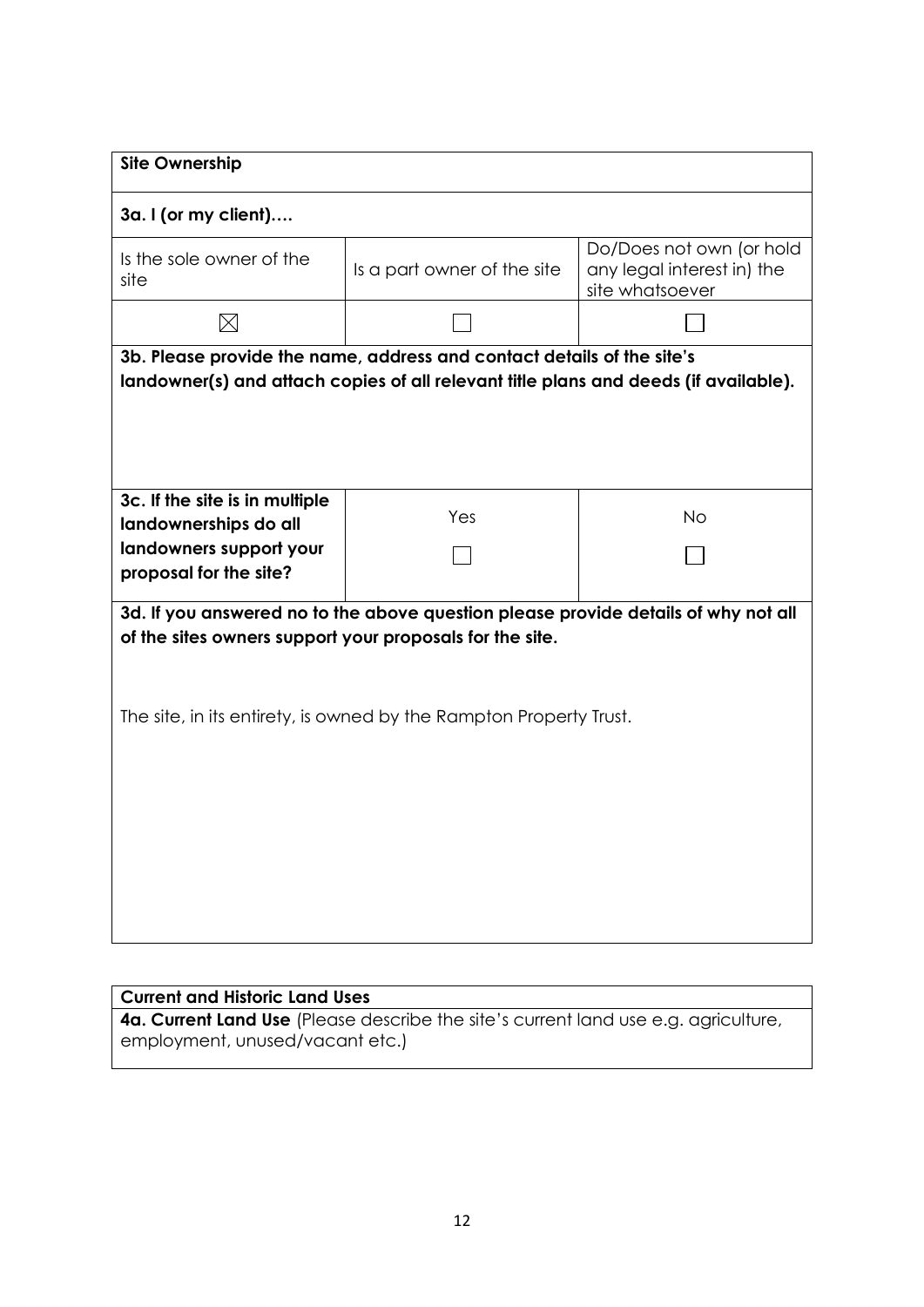| The site is currently used as arable farmland.                                                                                                                        |     |     |  |  |  |
|-----------------------------------------------------------------------------------------------------------------------------------------------------------------------|-----|-----|--|--|--|
| 4b. Has the site been previously                                                                                                                                      | Yes | No. |  |  |  |
| developed?                                                                                                                                                            |     |     |  |  |  |
| <b>4c. Describe any previous uses of the site.</b> (please provide details of any relevant<br>historic planning applications, including application numbers if known) |     |     |  |  |  |
| The site is used as arable farmland. A search of Broadland District Council's online<br>planning register did not reveal any relevant planning history for the site.  |     |     |  |  |  |

**Proposed Future Uses**

**5a. Please provide a short description of the development or land use you proposed** (if you are proposing a site to be designated as local green space please go directly to question 6)

Residential development, along with potential community uses.

### **5b. Which of the following use or uses are you proposing?**

| Market Housing        | <b>Business and offices</b> | Recreation & Leisure   |  |
|-----------------------|-----------------------------|------------------------|--|
|                       |                             |                        |  |
| Affordable Housing    | General industrial          | Community Use          |  |
|                       |                             |                        |  |
| Residential Care Home | Storage & distribution      | Public Open Space      |  |
|                       |                             |                        |  |
| Gypsy and Traveller   | Tourism                     | Other (Please Specify) |  |
| Pitches               |                             |                        |  |
|                       |                             |                        |  |

### **5c. Please provide further details of your proposal, including details on number of houses and proposed floorspace of commercial buildings etc.**

Based on the site area of 3.7 ha, the site has potential to accommodate approximately 55 dwellings. The total number of units will depend on the quantum of development identified for Honingham.

**5d. Please describe any benefits to the Local Area that the development of the site could provide.**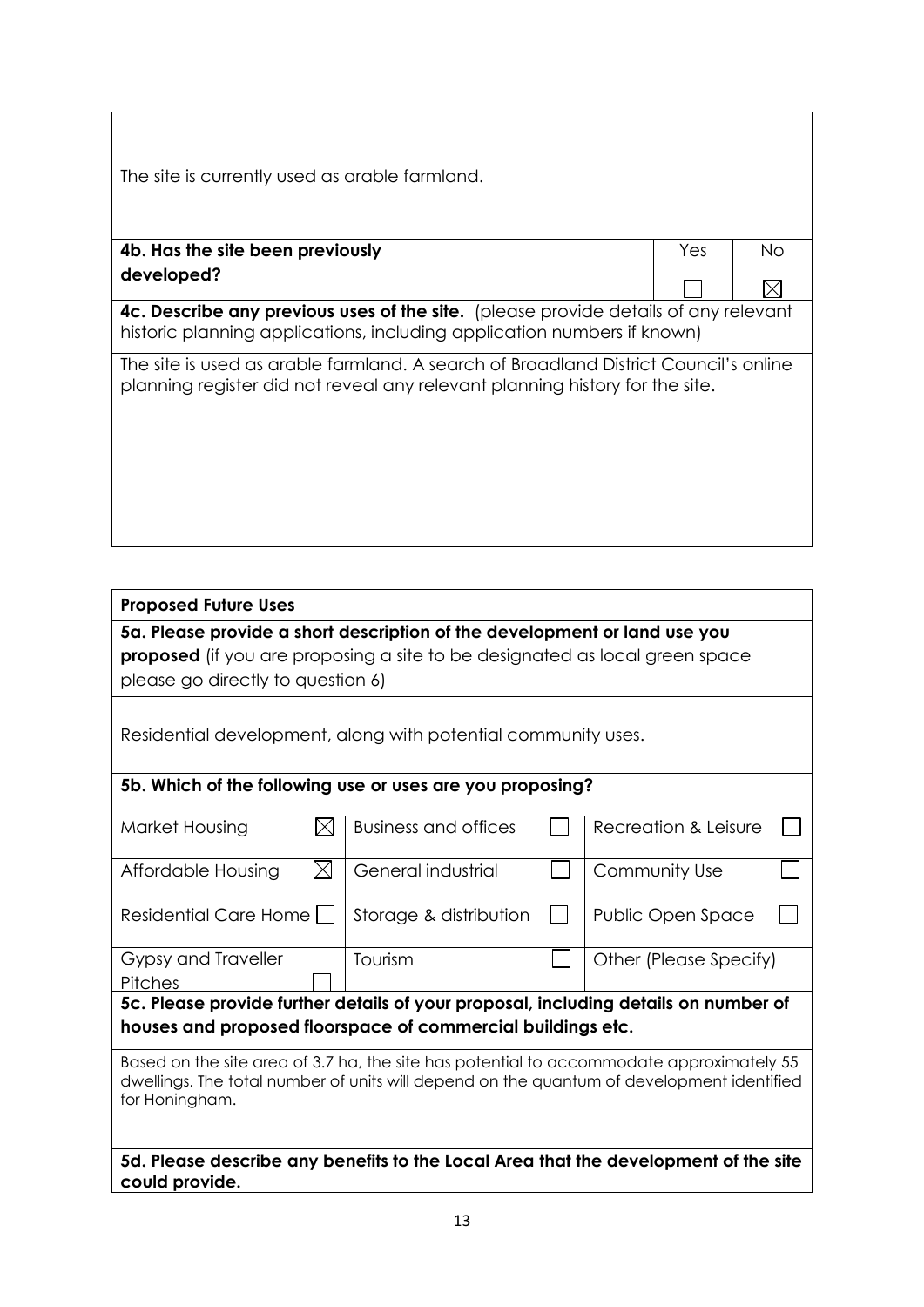Residential development on the site will bring numerous community benefits. Development at this location will contribute both market and affordable housing, in line with Honingham's position as an 'Other Village', as established within the Joint Core Strategy.

Whilst including affordable housing, development on the site will also be CIL chargeable, which will provide funds for wider improvements in Honingham, which will generally benefit the local community.

Based on the size and scale of the site, there is also significant potential to include a community use or facility on the site as part of a future development. However, this would be explored through discussions with the local community and Broadland District Council.

### **Local Green Space**

If you are proposed a site to be designated as Local Green Space please complete the following questions. These questions do not need to be completed if you are not proposing a site as Local Green Space. Please consult the guidance notes for an explanation of Local Green Space Designations.

**6a.Which community would the site serve and how would the designation of the site benefit that community.** 

N/A

**6b. Please describe why you consider the site to be of particular local significance e.g. recreational value, tranquillity or richness in wildlife.**

N/A

### **Site Features and Constraints**

Are there any features of the site or limitations that may constrain development on this site (please give details)?

**7a. Site Access:** Is there a current means of access to the site from the public highway, does this access need to be improved before development can take place and are there any public rights of way that cross or adjoin the site? The site benefits from existing access being in place from Dereham Road, in the form of an agricultural track which serves an existing dwelling and the site. The site also benefits from existing frontage on Dereham Road along the southern boundary of the site.

The site is bound to the north by the A47. In 2021, the A47 is going to be 'dualled' between North Tuddenham and Honingham, in order to improve congestion and connectivity to Norwich.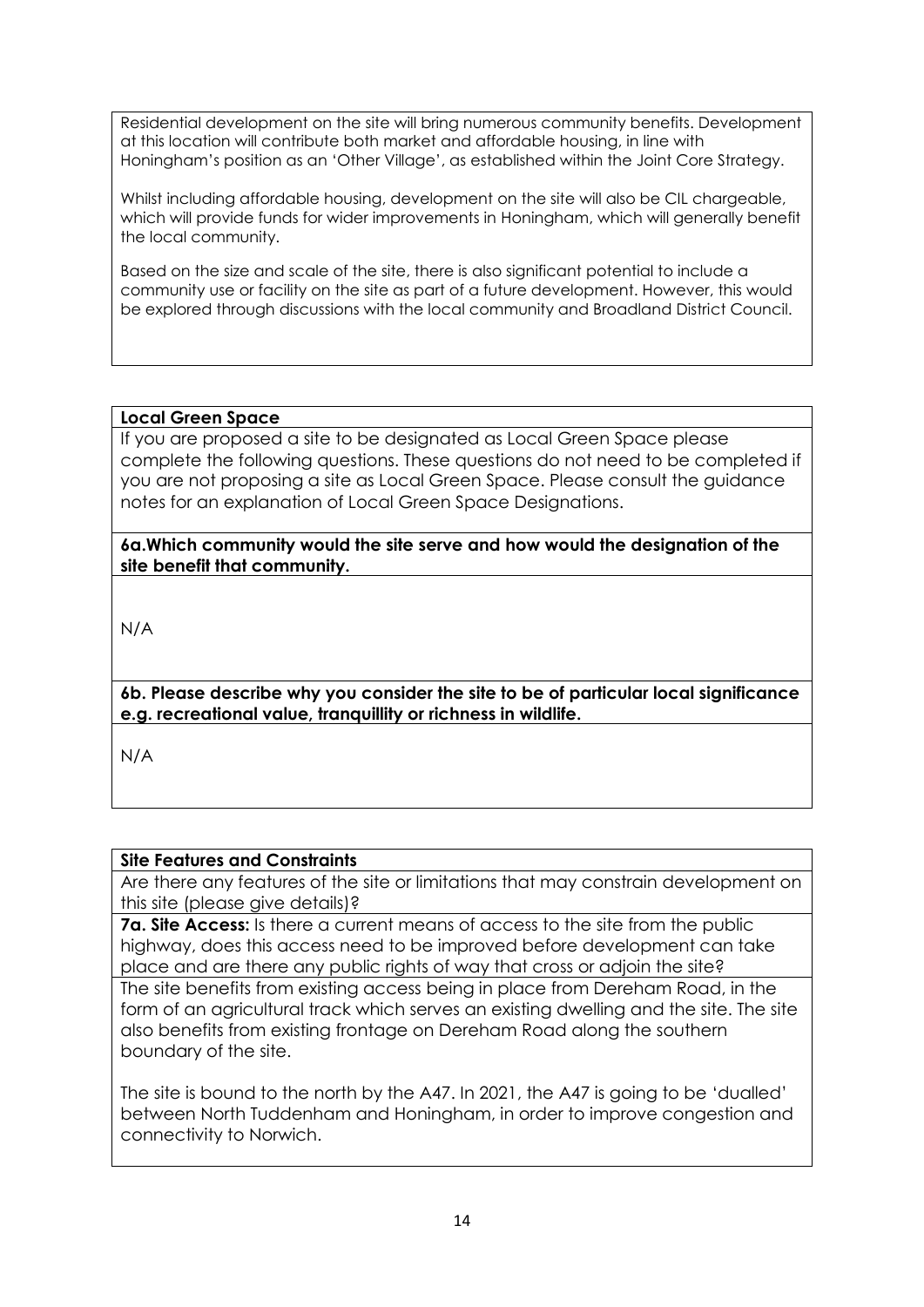**7b. Topography:** Are there any slopes or significant changes of in levels that could affect the development of the site?

In terms of topography, the site is on a slight gradient, declining down from the A47 towards Dereham Road.

**7c. Ground Conditions:** Are ground conditions on the site stable? Are there potential ground contamination issues?

Ground conditions on the site are stable. There is no evidence to suggest that the site would be contaminated. However, any potential ground contamination issues on the site will be investigated, and evidence produced, in due course.

**7d. Flood Risk:** Is the site liable to river, ground water or surface water flooding and if so what is the nature, source and frequency of the flooding?

The site, in its entirety, falls within Flood Zone 1. There is, therefore, a low probability of flooding on the site.

**7e. Legal Issues:** Is there land in third party ownership, or access rights, which must be acquired to develop the site, do any restrictive covenants exist, are there any existing tenancies?

The site, in its entirety, is owned by the Rampton Property Trust. The site is subject to an existing contract farming tenancy, which could be terminated subject to adhering to the specified notice period.

**7f. Environmental Issues:** Is the site located next to a watercourse or mature woodland, are there any significant trees or hedgerows crossing or bordering the site are there any known features of ecological or geological importance on or adiacent to the site?

It is envisaged that the site holds limited ecological value, due to intensive farming methods used on the site.

There are some mature trees and hedgerows, which surround the periphery of the site. These are located along the northern boundaries of the site; and in the area of land which lies behind Honingham Village Hall.

The site is not subject to any landscape designations, although part of the site falls within a Site of Specific Scientific Interest (SSSI) Risk Zone, relating to the Hockering Wood SSSI. However, the Hockering Wood SSSI is approximately 1.85 miles from the site, and is bisected by the A47. Therefore, it is considered that development on the site would have little impact on the SSSI.

**7g. Heritage Issues:** Are there any listed buildings, Conservation Areas, Historic Parklands or Schedules Monuments on the site or nearby? If so, how might the site's development affect them?

There are no Listed Buildings on the site, however 39, 40 and 41 The Street are Grade II Listed, and are in close proximity to the site. The site does not fall within a Conservation Area.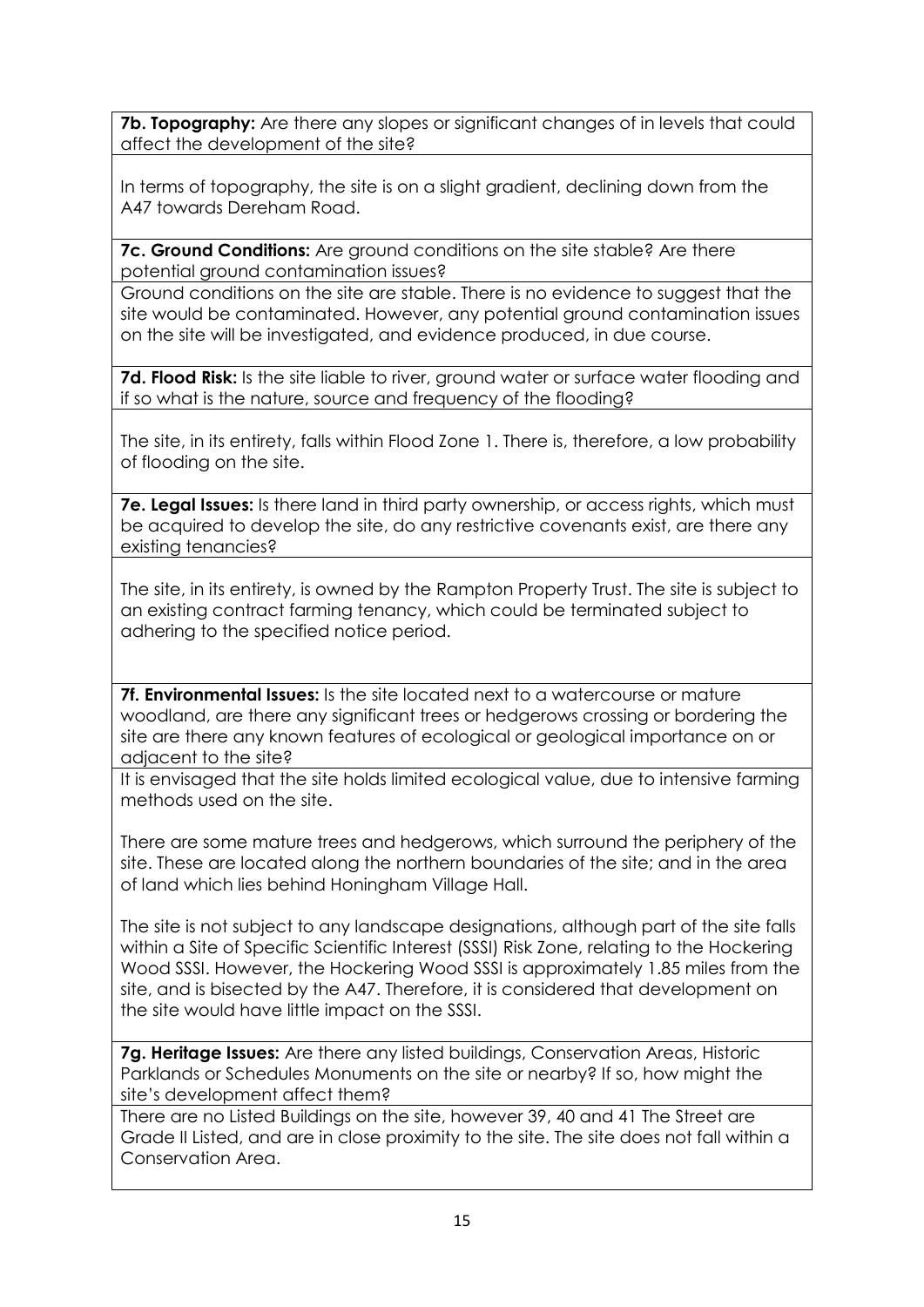**7h. Neighbouring Uses:** What are the neighbouring uses and will either the proposed use or neighbouring uses have any implications?

The site is bordered to the north by the A47; to the east by existing dwellings and Honingham Village Hall; and, to the south west by Dereham Road, along with existing dwellings.

Development of residential dwellings on the site is highly compatible with the existing residential dwellings, which lie to the south and east of the site. These are all typically detached two storey properties. The proposed development is, therefore, compatible with surrounding uses.

**7i. Existing uses and Buildings:** are there any existing buildings or uses that need to be relocated before the site can be developed.

N/A

**7j. Other**: (please specify):

### **Utilities**

**8a. Which of the following are likely to be readily available to service the site and enable its development? Please provide details where possible.** Yes I No I Unsure  $\boxtimes$  $\Box$ Mains water supply П  $\boxtimes$ ┓ Mains sewerage  $\mathcal{L}_{\mathcal{A}}$  $\boxtimes$ П Electricity supply  $\boxtimes$ Gas supply Public highway  $\boxtimes$  $\boxtimes$ Broadband internet Other (please specify):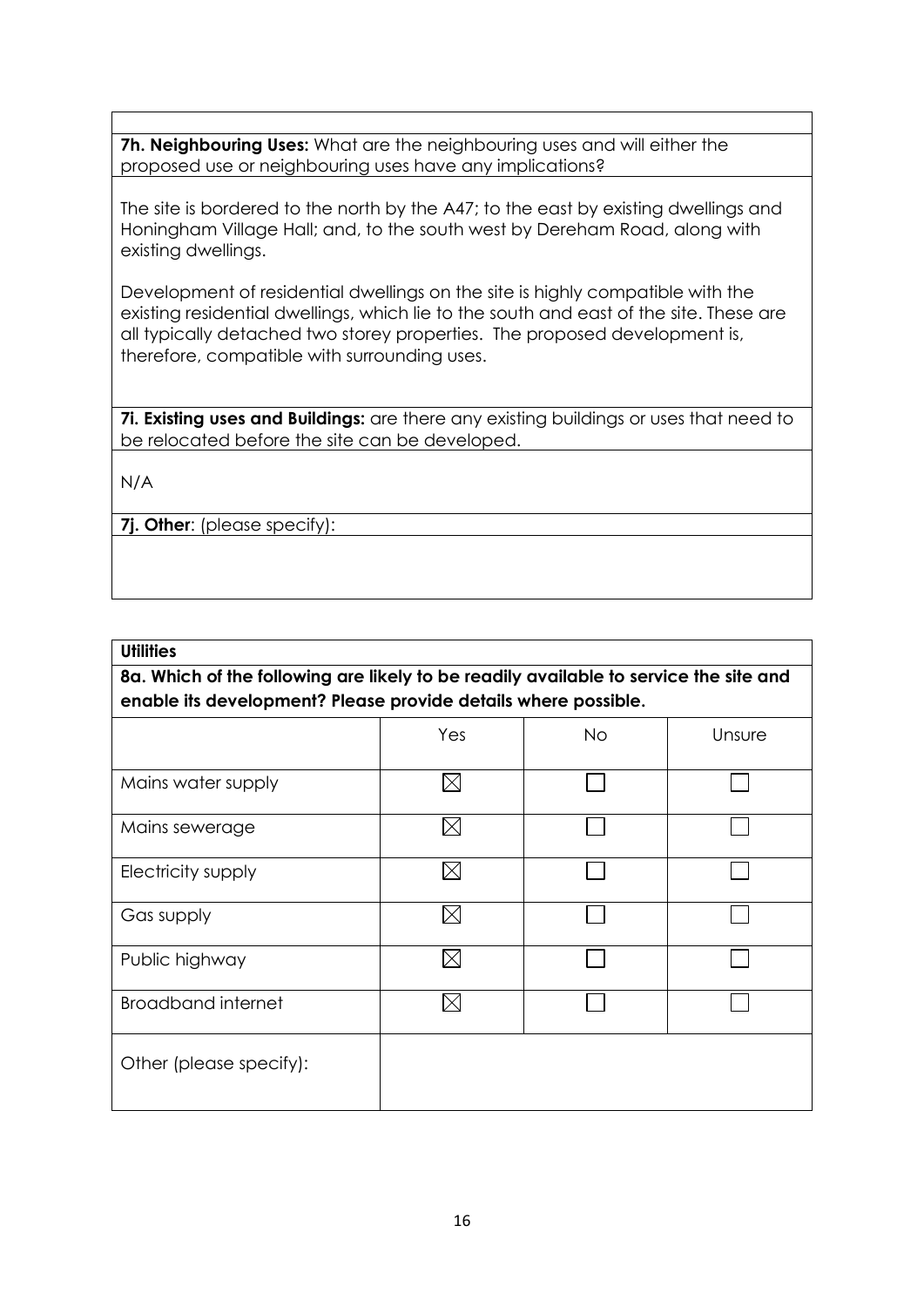### **8b. Please provide any further information on the utilities available on the site:**

Whilst it has not been assessed as to whether the site is served by existing utilities, it would be envisaged, given the existing dwellings on Dereham Road, that services are in place to serve the proposed development.

## **Availability 9a. Please indicate when the site could be made available for the land use or development proposed.**  $\boxtimes$ Immediately  $\Box$ 1 to 5 years (by April 2021) 5 - 10 years (between April 2021 and 2026) 10 – 15 years (between April 2026 and 2031) 15 - 20 years (between April 2031 and 2036) **9b. Please give reasons for the answer given above.** The site, in its entirety, is owned by the Rampton Property Trust.

### **Market Interest**

**10. Please choose the most appropriate category below to indicate what level of market interest there is/has been in the site. Please include relevant dates in the comments section.**

|                           | Yes | Comments |
|---------------------------|-----|----------|
|                           |     |          |
| Site is owned by a        |     |          |
| developer/promoter        |     |          |
| Site is under option to a |     |          |
| developer/promoter        |     |          |
| Enquiries received        |     |          |
| Site is being marketed    |     |          |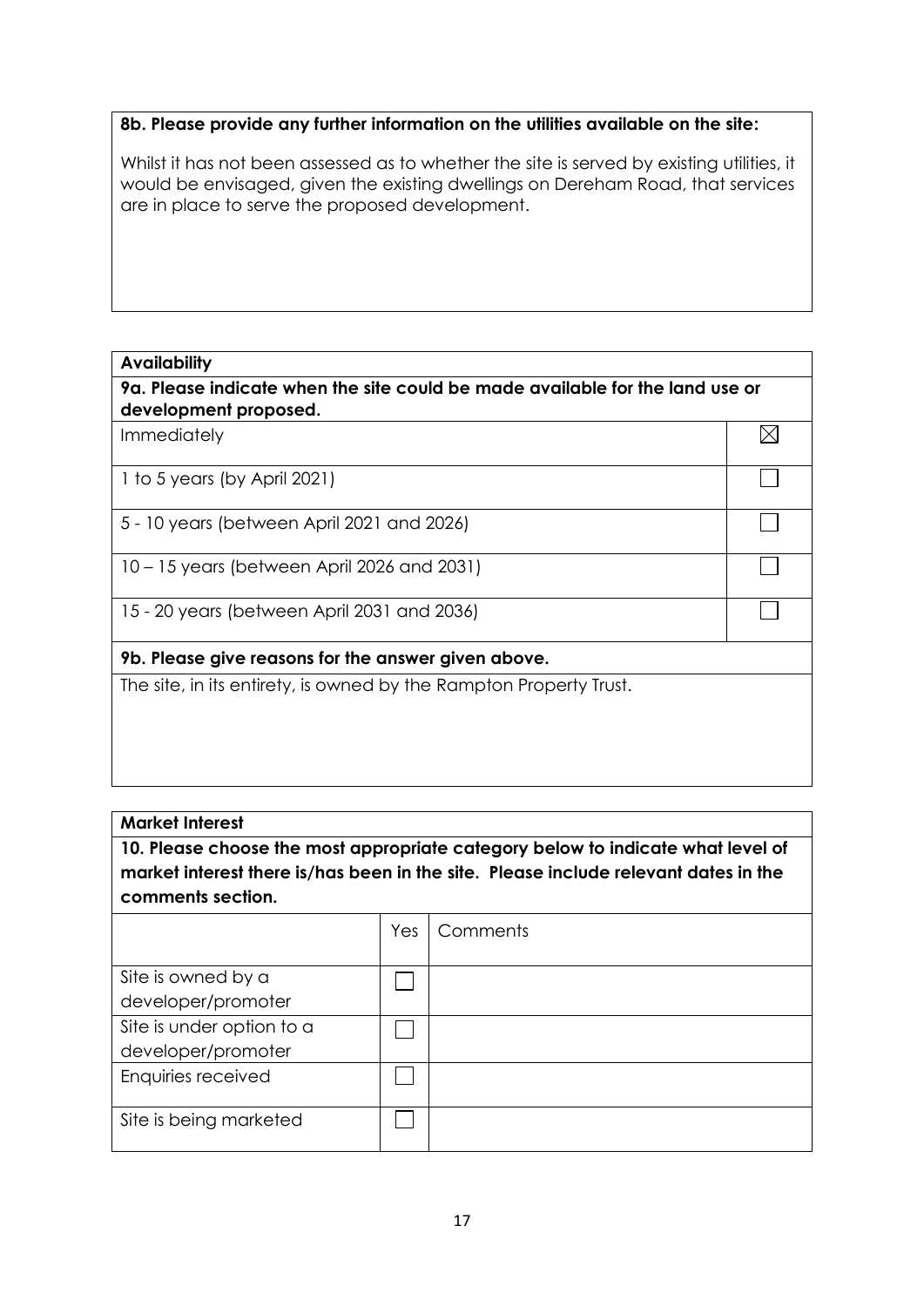| None      |  |
|-----------|--|
| Not known |  |

| <b>Delivery</b>                                                                                                  |  |
|------------------------------------------------------------------------------------------------------------------|--|
| 11a. Please indicate when you anticipate the proposed development could be<br>begun.                             |  |
| Up to 5 years (by April 2021)                                                                                    |  |
| 5 - 10 years (between April 2021 and 2026)                                                                       |  |
| 10 – 15 years (between April 2026 and 2031)                                                                      |  |
| 15 - 20 years (between April 2031 and 2036)                                                                      |  |
| 11b. Once started, how many years do you think it would take to complete the<br>proposed development (if known)? |  |
| Based on the scale of the site, it would be presumed that development could be<br>carried out within 5 years.    |  |

| <b>Viability</b>                                                                                                                                                                                                                                                                                                                                                                                                                              |     |     |        |  |  |
|-----------------------------------------------------------------------------------------------------------------------------------------------------------------------------------------------------------------------------------------------------------------------------------------------------------------------------------------------------------------------------------------------------------------------------------------------|-----|-----|--------|--|--|
| 12a. You acknowledge that there are likely to be policy requirements<br>and Community Infrastructure Levy (CIL) costs to be met which will be in<br>addition to the other development costs of the site (depending on the<br>type and scale of land use proposed). These requirements are likely to<br>include but are not limited to: Affordable Housing; Sports Pitches &<br><b>Children's Play Space and Community Infrastructure Levy</b> |     |     |        |  |  |
|                                                                                                                                                                                                                                                                                                                                                                                                                                               | Yes | No. | Unsure |  |  |
| 12b. Do you know if there are there any abnormal<br>costs that could affect the viability of the site e.g.<br>infrastructure, demolition or ground conditions?                                                                                                                                                                                                                                                                                |     |     |        |  |  |
| 12c. If there are abnormal costs associated with the site please provide details:                                                                                                                                                                                                                                                                                                                                                             |     |     |        |  |  |
| 12d. Do you consider that the site is currently viable<br>for its proposed use taking into account any and all<br>current planning policy and CIL considerations and<br>other abnormal development costs associated with<br>the site?                                                                                                                                                                                                         |     |     |        |  |  |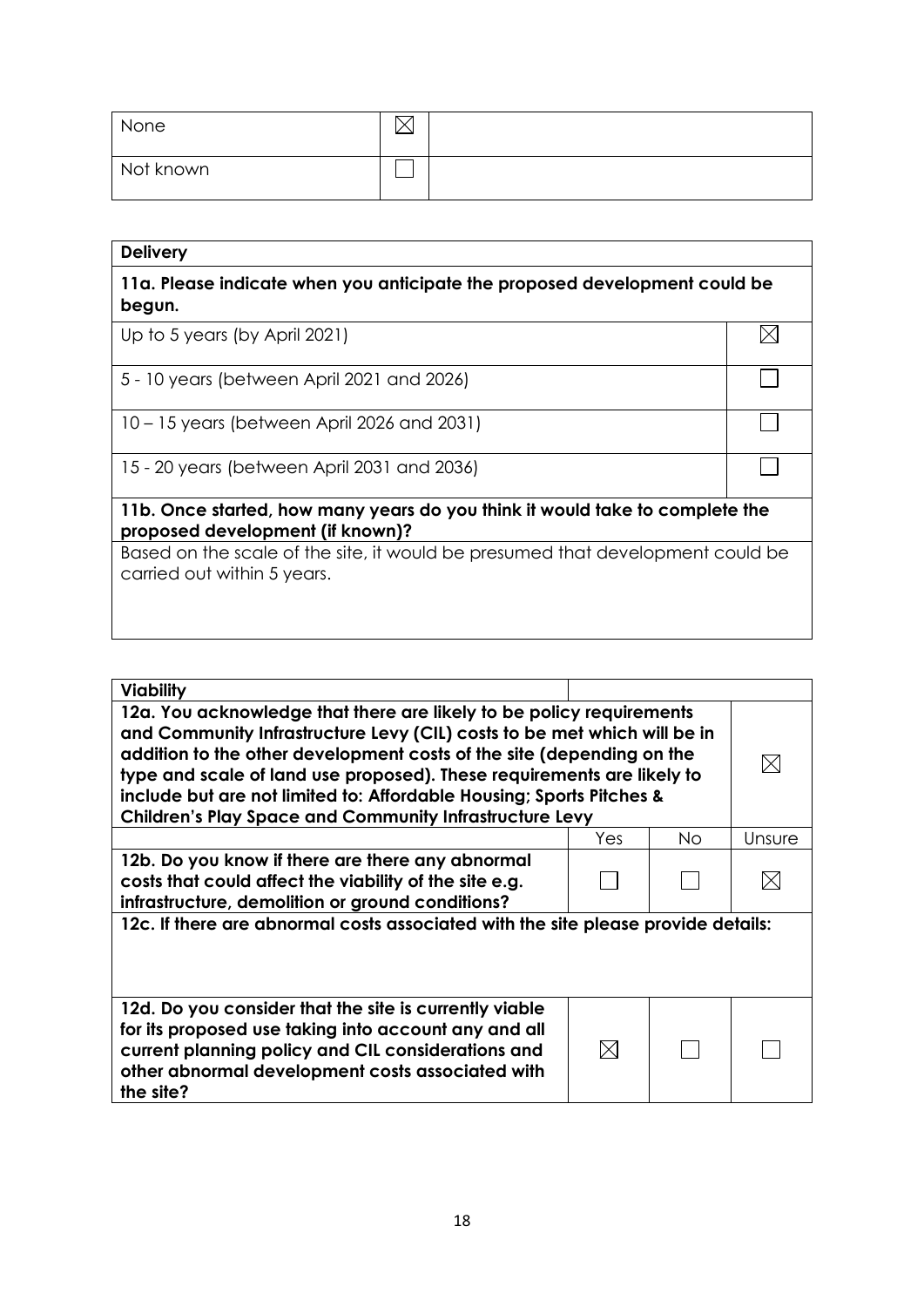**12e. Please attach any viability assessment or development appraisal you have undertaken for the site, or any other evidence you consider helps demonstrate the viability of the site.** 

Development of the site for residential purposes is considered viable, taking into consideration the various policy requirements in relation to matters such as affordable housing provision and CIL contributions. Further evidence on viability can be provided on a strictly private and confidential basis, should this be deemed necessary.

### **Other Relevant Information**

**13. Please use the space below to for additional information or further explanations on any of the topics covered in this form**

On behalf of our client, the Rampton Property Trust, we strongly recommend that Land North of Dereham Road, Honingham, should be allocated for residential development. The site has capacity to accommodate approximately 55 dwellings, however, the scale of development will depend on the quantum of growth directed to Honingham. The site is considered to be entirely deliverable, and capable of making a significant contribution towards satisfying the Councils' housing needs during the period to 2036.

In accordance with the National Planning Policy Framework's (NPPF) definition of 'deliverable', set out in footnote 11 to paragraph 47, the site represents a suitable location for development now, is available immediately, is achievable with a realistic prospect of housing being delivered on the site, and is viable.

Honingham is identified in the Joint Core Strategy for Broadland, Norwich and South Norfolk (JCS) (2011) as an 'Other Village'. Other Villages are identified as locations which can support small scale residential growth, subject to form and character considerations.

The Greater Norwich Local Plan Regulation 18 Consultation document states that in identifying sites to accommodate the additional 7,200 homes required during the period up to 2036, consideration will be given to a range of settlements, including Other Villages (of which Honingham is one), which will need to accommodate a minimum level of growth of 200 units, irrespective of which of the six growth options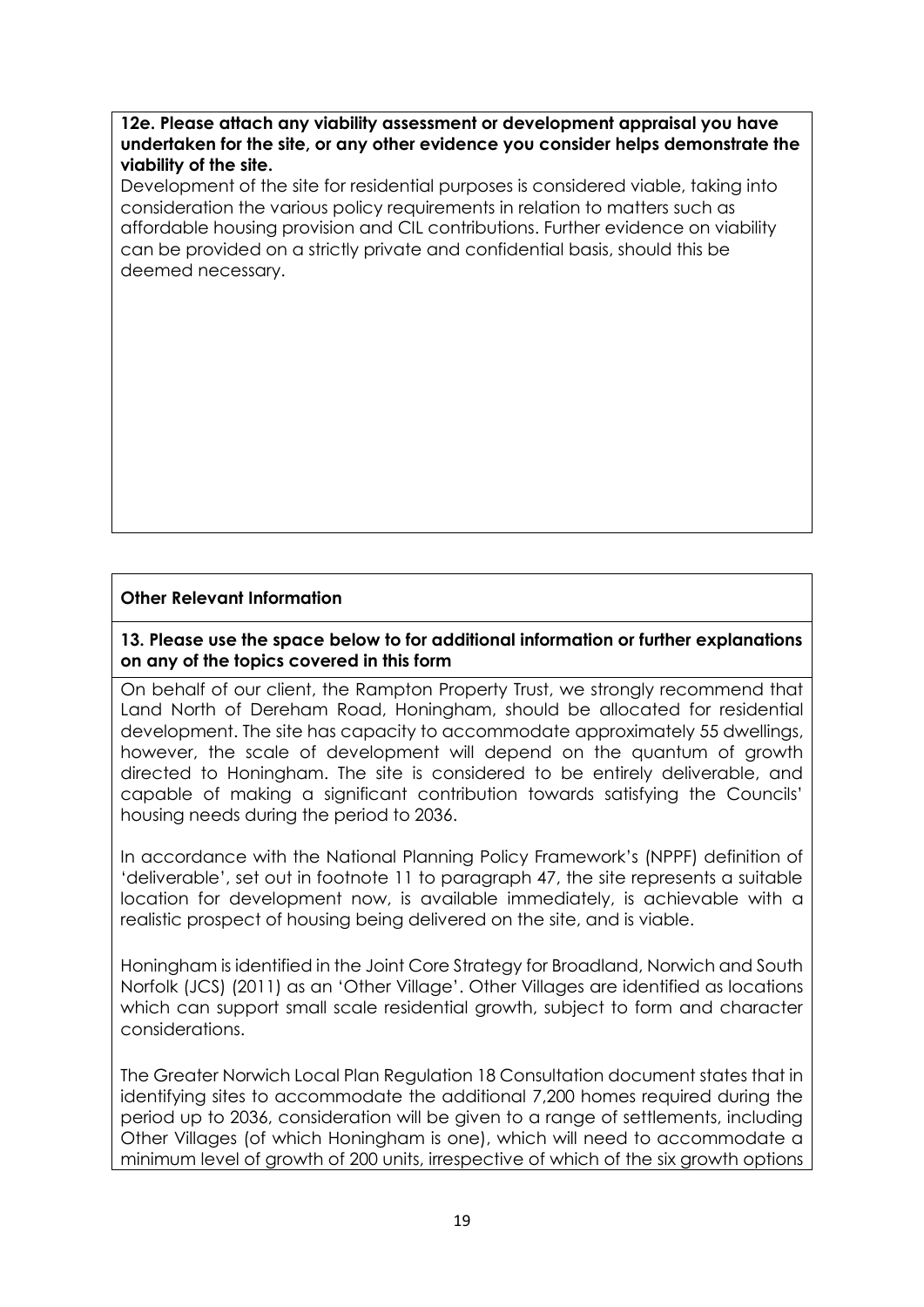is identified. On this basis, Honingham is considered to be a location that is, in principle, a suitable location for additional residential development.

The site lies to the west of Honingham, which does not have an adopted Settlement Limit. In spite of this, development on this site would be a logical extension to the existing settlement pattern, and would create a clear and defensible boundary.

The site has potential to accommodate approximately 55 residential dwellings, based on a density of 15 dwellings per hectare. Development on the site would respect the local form and vernacular, and be a considerate extension to Honingham. Furthermore, development at this density would not prejudice any plans for dualling the A47. Ultimately, the quantum of dwellings provided on the site will be dependent on the level of growth allocated for Honingham. However, the allocation of this site would help to disperse the required levels of housing growth across the GNLP area.

The site falls within Honingham, which benefits from a Village Hall, a pub, and a car garage – all of which are in close proximity to the site in question. The nearest Primary School to the site lies in Hockering, approximately 1.5 miles from the site. The site also benefits from being in close proximity to Longwater Retail Park (approximately 3.5 miles from the site), which provides a range of shops and services. In regards to public transport, the site is approximately 0.5 miles from a bus stop, situated on Colton Road. This provides relatively frequent services into Norwich City Centre, Swanton Morley, Easton College and Dereham.

The site also, by virtue of its size, has potential to provide community uses should there be a local demand.

The site is also connected to the local area by the surrounding highway network. The A47 provides a direct route to Norwich City Centre (approximately 8.8 miles from the site), which provides a range of employment opportunities, shops, and services. Furthermore, in 2021, the A47 is going to be dualled, which will significantly improve connectivity between Honingham and Norwich. On this basis, it is demonstrated that the site falls within a sustainable location.

As outlined above, the site is suitable, available, achievable and viable, and is therefore developable. Development in this location would represent sustainable development, as defined within the National Planning Policy Framework.

In summary, Honingham, as an 'Other Village', is identified as a suitable and sustainable location which can accommodate additional development and, as such, is likely to be identified as a location to accommodate some of the additional dwellings required during the period to 2036. The foregoing text demonstrates that this site is a suitable location for further development in all respects and is capable of accommodating development of approximately 55 residential dwellings without having an adverse impact on the character and form of the village.

Economically, the site represents the right land in the right place at the right time. Residential development on the site would help to support and sustain the local economy in Honingham, and would support the long-term planned economic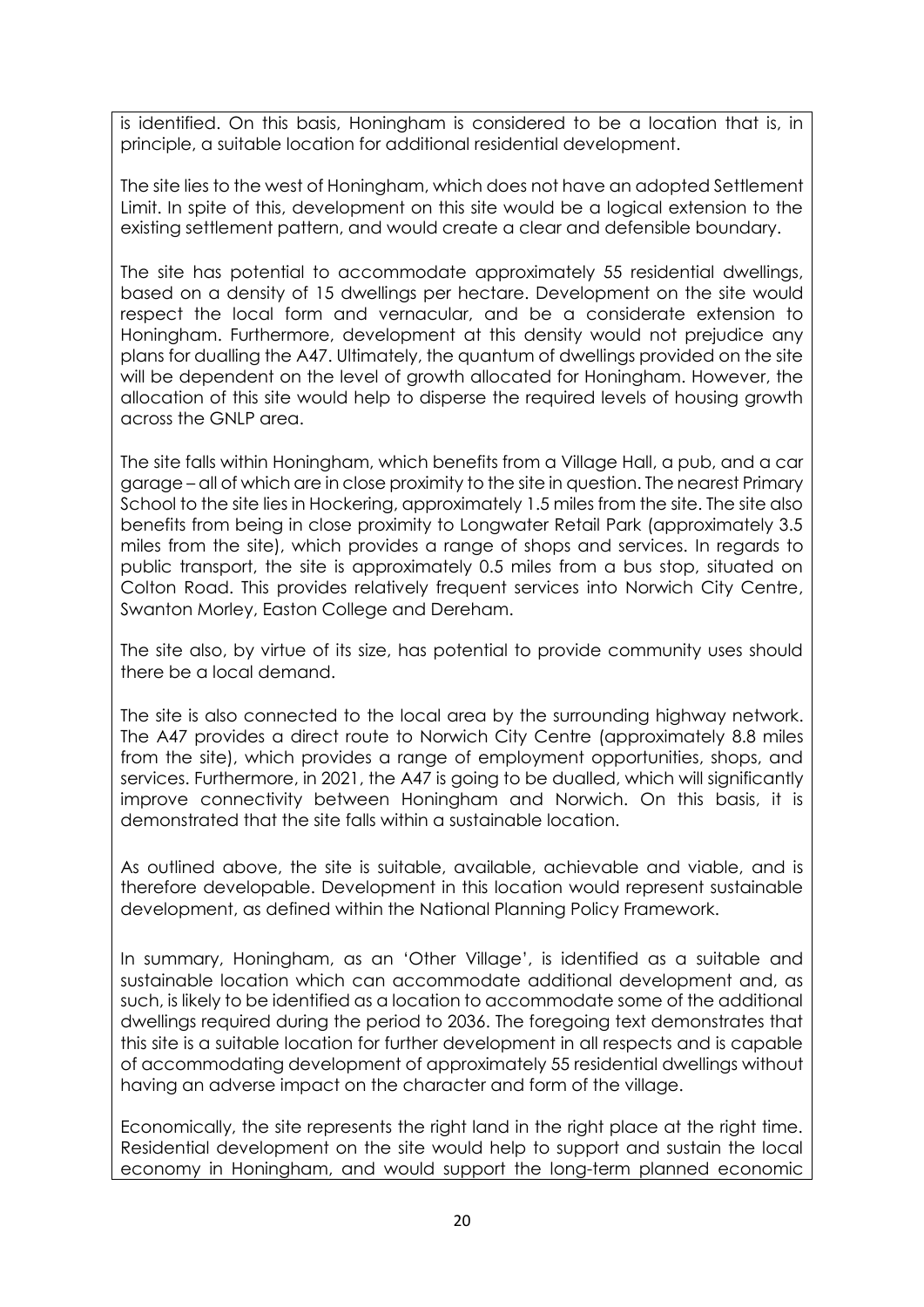growth of the Greater Norwich Area. As well as providing jobs during construction, the development would provide high-quality and desirable homes within easy reach of key employment areas, notably Norwich and Longwater Retail Park.

Socially, the scale of development envisaged is such that it will enable the creation of a strong, vibrant and healthy community, which occupies a sustainable location. A mixture of dwelling types, sizes and tenures will be provided, informed by local housing need, and CIL payments made will help to provide and enhance the local facilities on offer in Honingham, and the surrounding areas. The provision of residential dwellings on the site will, therefore, help to meet the future housing needs of Honingham.

Environmentally, the site benefits from a sustainable location, in particular through the provision of existing bus services, which provide relatively frequent services into Norwich City Centre, Dereham, and Swanton Morley. This provides residents the option to utilise sustainable transport methods, as well as connecting to a variety of employment opportunities, particularly to those on offer in Norwich City Centre. In regard to the environment, the site holds limited ecological value due to being intensively farmed, and therefore development on the site would not impose any impacts on the environment.

On this basis, it is recommended that site should be taken forward as an allocation for residential development in the emerging Greater Norwich Local Plan.

| <b>Check List</b>                                                |  |
|------------------------------------------------------------------|--|
| <b>Your Details</b>                                              |  |
| Site Details (including site location plan)                      |  |
| Site Ownership                                                   |  |
| <b>Current and Historic Land Uses</b>                            |  |
| Proposed Future Uses                                             |  |
| Local Green Space (Only to be completed for proposed Local Green |  |
| <b>Space Designations)</b>                                       |  |
| Site Features and Constraints                                    |  |
| <b>Utilities</b>                                                 |  |
| Availability                                                     |  |
| Market Interest                                                  |  |
| <b>Delivery</b>                                                  |  |
| Viability                                                        |  |
| Other Relevant Information                                       |  |
| Declaration                                                      |  |

#### **14. Declaration**

I understand that:

Data Protection and Freedom of Information

The Data Controller of this information under the Data Protection Act 1998 will be Norfolk County Council, which will hold the data on behalf of Broadland District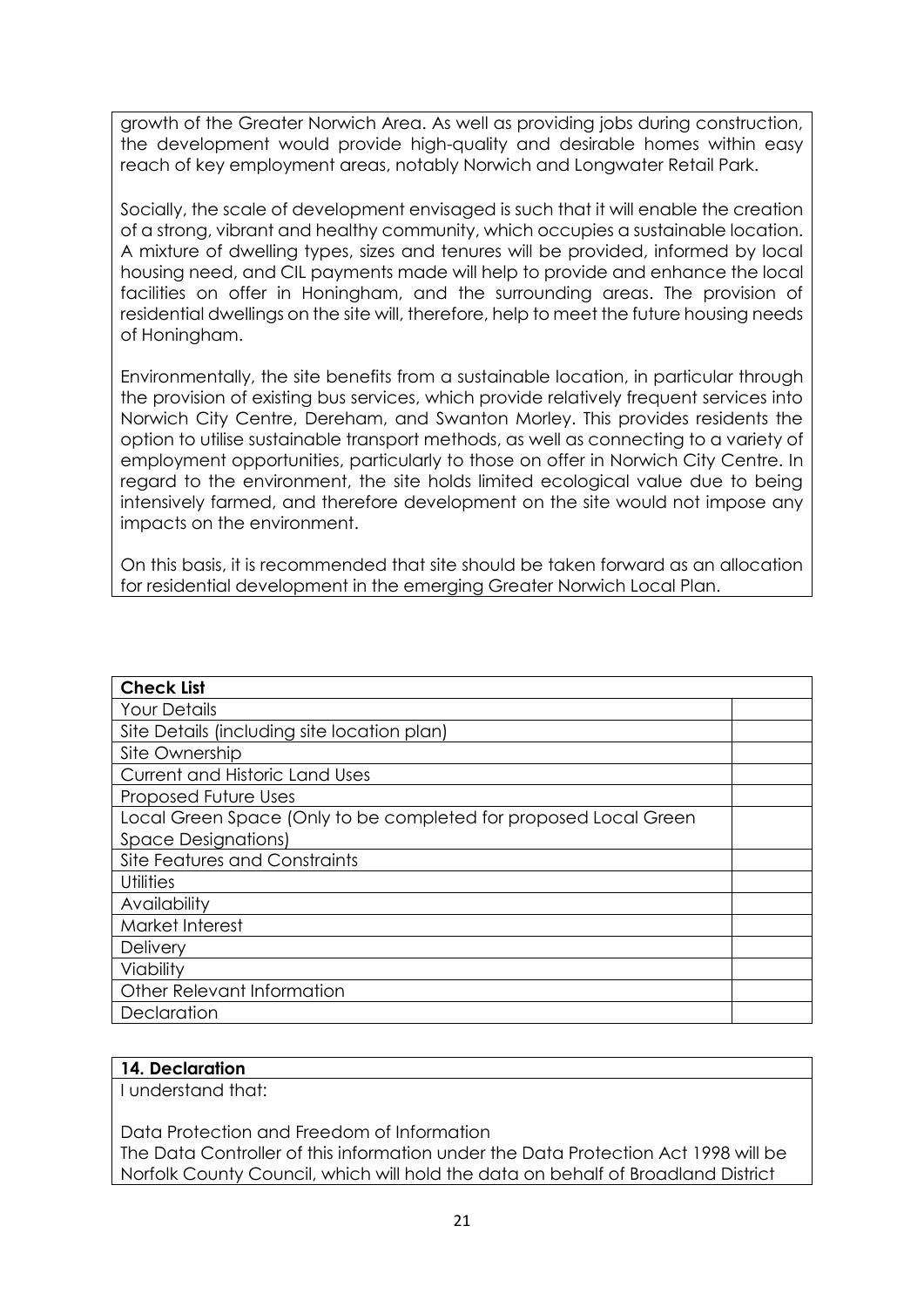Council, Norwich City Council and South Norfolk District Council. The purposes of collecting this data are:

- to assist in the preparation of the Greater Norwich Local Plan
- to contact you, if necessary, regarding the answers given in your form
- to evaluate the development potential of the submitted site for the uses proposed within the form

### **Disclaimer**

The Site Submission response forms received as part of the Greater Norwich Local Plan Regulation 18 Consultation will be published and made available for public viewing. By submitting this form you are consenting to the details about you and your individual sites being stored by Norfolk County Council, and the details being published for consultation purposes. Any information you consider to be confidential is clearly marked in the submitted response form and you have confirmed with the Council(s) in advance that such information can be kept confidential as instructed in the Greater Norwich Local Plan: Regulation 18 "Growth Options" Consultation - Site Submission Guidance Notes.

I agree that the details within this form can be held by Norfolk County Council and that those details can be shared with Broadland District Council, Norwich City Council and South Norfolk District Council for the purposes specified in this declaration.

| Name      | Date       |
|-----------|------------|
| Iain Hill | 13/04/2018 |